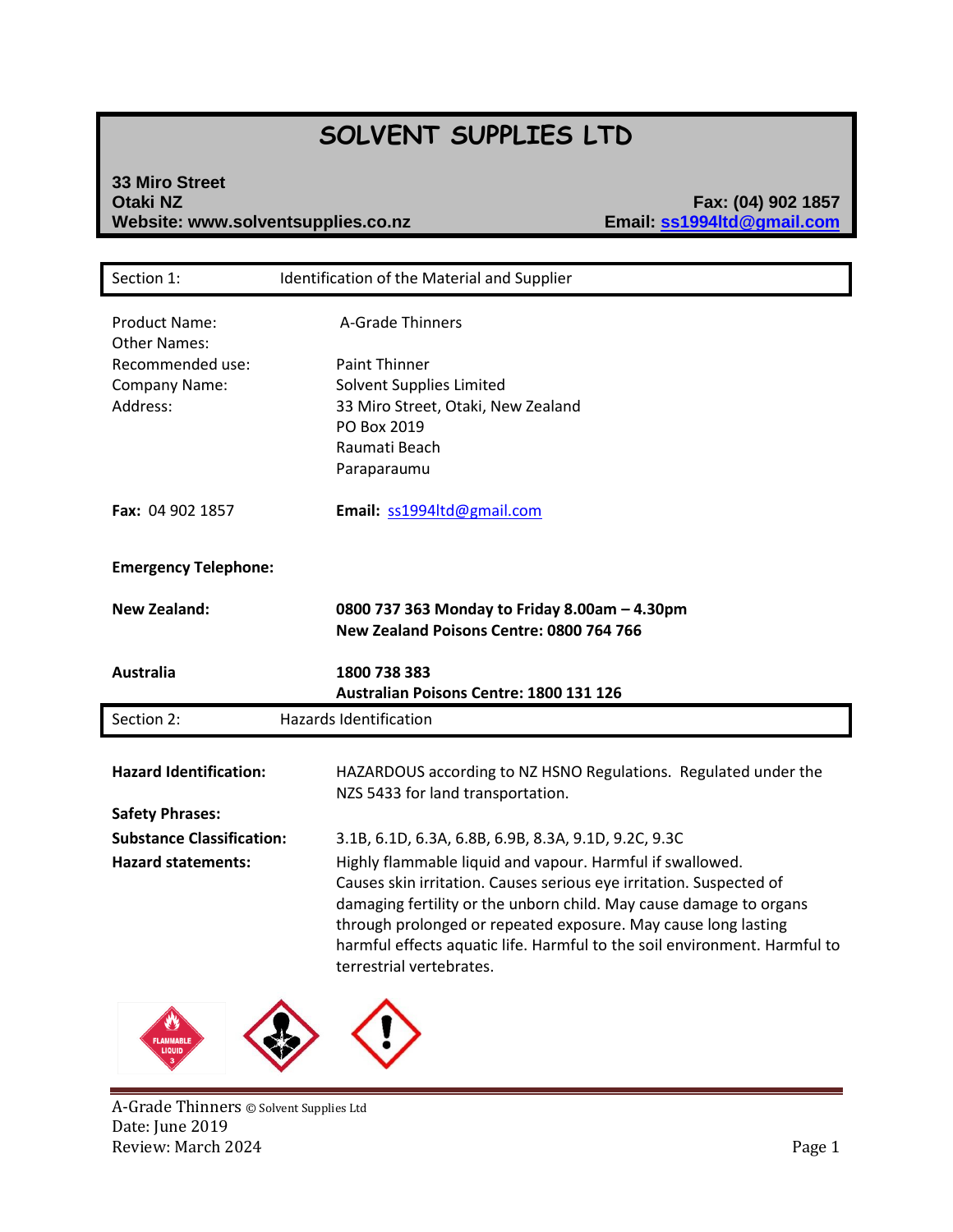### Section 3: Composition/Information on Ingredients

| Ingredients:        | %         |
|---------------------|-----------|
| Acetone             | $30 - 60$ |
| n-Butyl Acetate     | $5 - 15$  |
| Isopropanol         | $5 - 15$  |
| Xylene              | 15-30     |
| Toluene             | $20 - 30$ |
| <b>Butal Oxitol</b> | $1 - 3$   |

| Section 4: |  |
|------------|--|
|            |  |

First Aid Measures

| Eyes:      | Rinse cautiously with water for several minutes. Remove contact lenses if present and     |
|------------|-------------------------------------------------------------------------------------------|
|            | easy to do so. Continue rinsing. If eye irritation persists get medical attention/advice. |
| Swallowed: | Call a POISON CENTRE (NZ 0800 764 766) or Australia (131 126) or doctor/physician if      |
|            | you feel unwell.                                                                          |
| Skin:      | IF ON SKIN: Remove/Take off immediately all contaminated clothing. Rinse skin with        |
|            | water/shower. IF skin irritation occurs, get medical advice/attention.                    |
| Inhaled:   | Remove to fresh air and keep at rest in a position comfortable for breathing.             |

| Section 5: | <b>Fire Fighting Measures</b> |
|------------|-------------------------------|
|            |                               |
|            |                               |

**Extinguisher:** Foam, Carbon Dioxide, Dry Chemical

**Hazards from combustion products**

**Special protective precautions and equipment for firefighters**

**Fire/Explosion Hazard**

**Auto Ignition Temperature**

**Lower Explosion Limit/Upper Explosion Limit**

**Hazchem code:** 3(Y)E

Flash Point:  $-30^{\circ}$ C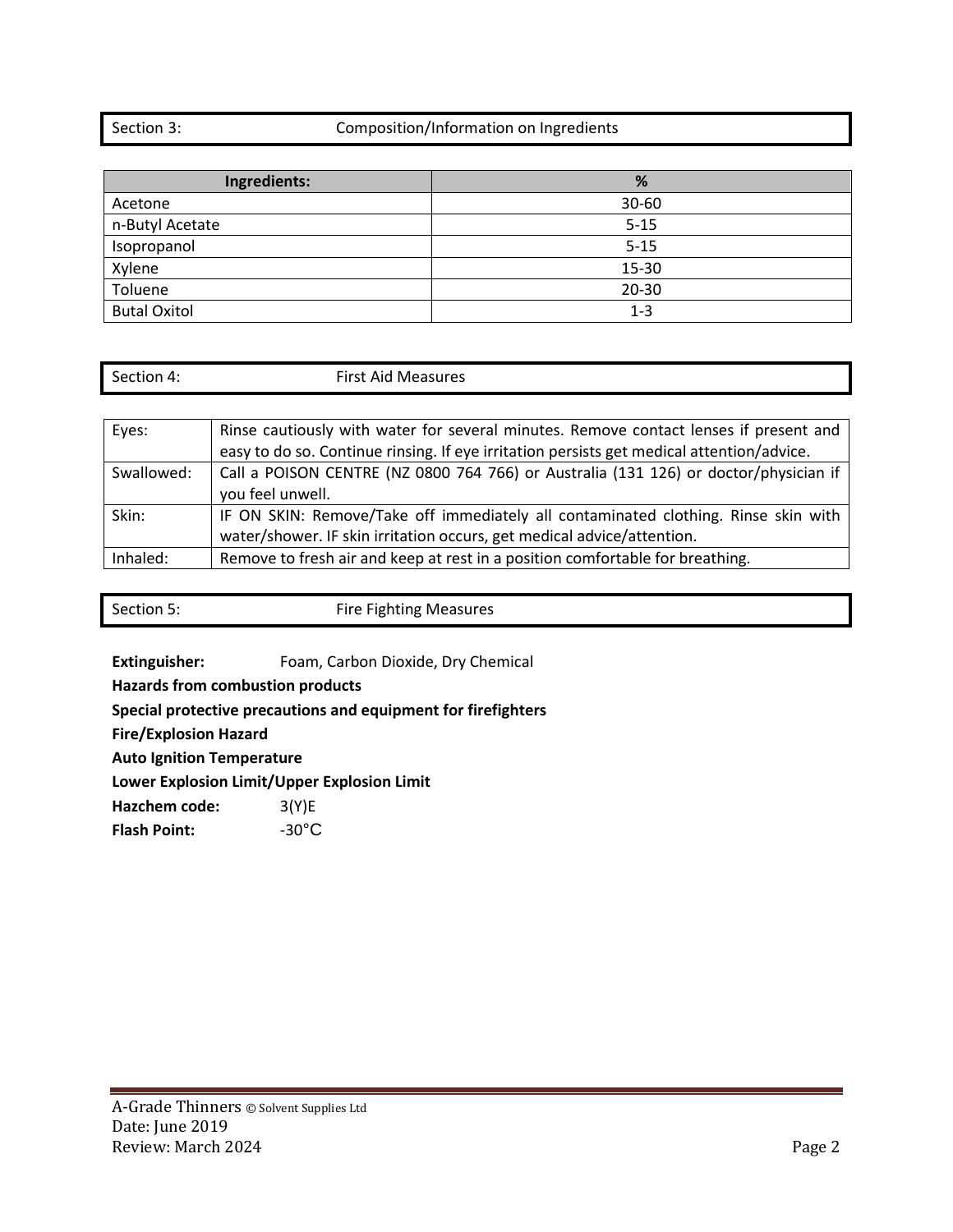#### **Emergency Procedures**

Keep spectators away and avoid breathing dust or vapours.

#### **Methods and materials for containment and clean up**

**Minor Spills:** Clean up spills immediately. Wear protective clothing and breathing apparatus. Use absorbent clean up materials, such as fire retardant treated sawdust or diatomaceous earth. Keep spills (and as much as possible cleaning runoffs) out of municipal sewers and waterways. Sweep up. Place in separate container for disposal or recovery. **Major Spills:** Dike and contain spill with inert materials (e.g. sand). Keep spills (and as much as possible cleaning runoffs) out of municipal sewers and open bodies of water. Restrict access to area. No smoking or naked lights. Clear area of personnel and move upwind. Alert Fire Brigade and tell them location and nature of hazard. Consider evacuation (or protect in place). Stop leak if safe to do so. Collect recoverable product into labeled containers for recycling.

Section 7: **Handling and Storage** 

**Precautions for safe handling:** Avoid damaging containers. Keep lids on containers when not in use.

**Conditions for safe storage including any incompatibilities:**

Storage Temperatures: Min 1°C Max 40°C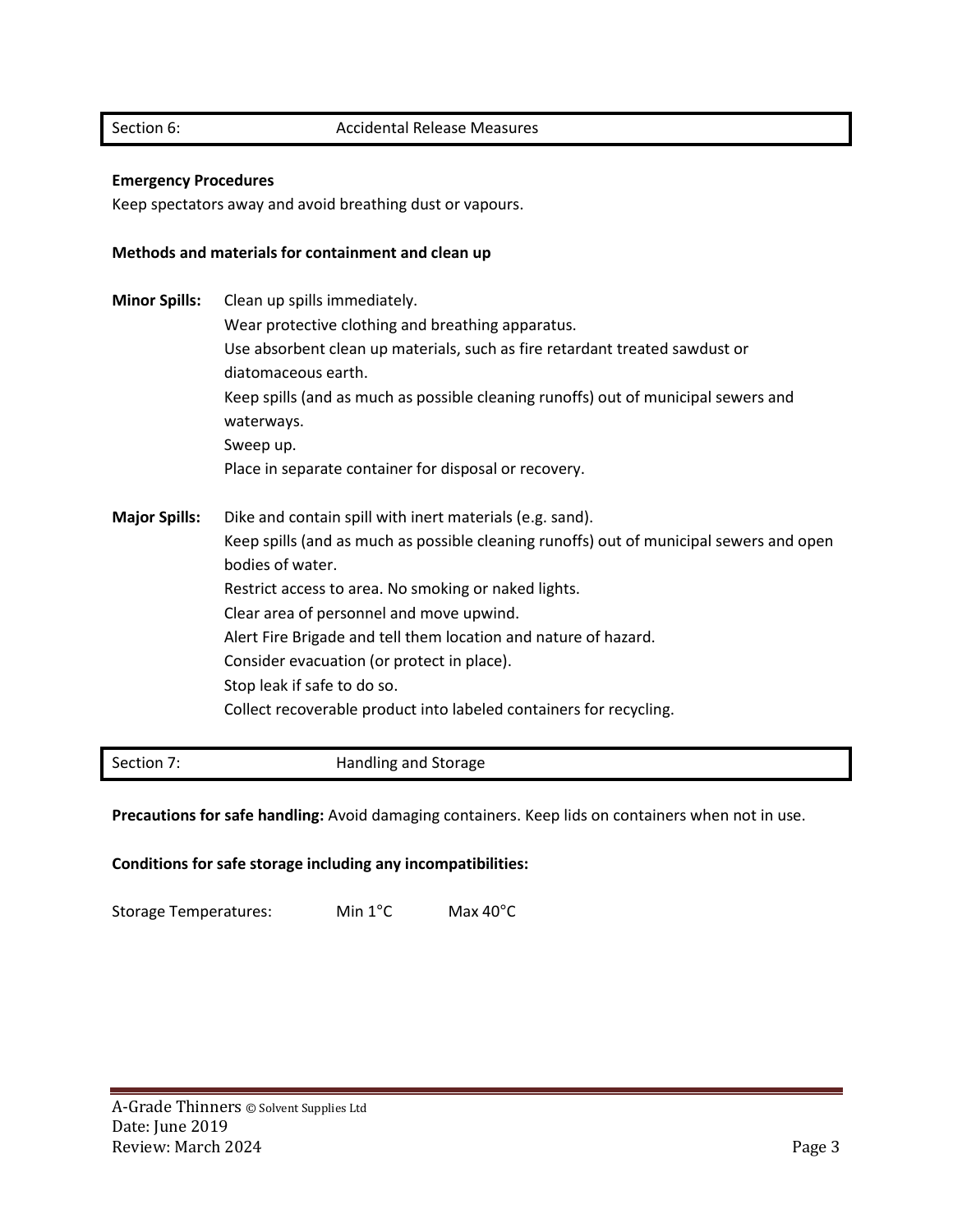| Section 8:                  |                                          | <b>Exposure Controls/Personal Protection</b> |          |                                                                                                                                                                                                                                                        |  |
|-----------------------------|------------------------------------------|----------------------------------------------|----------|--------------------------------------------------------------------------------------------------------------------------------------------------------------------------------------------------------------------------------------------------------|--|
|                             | National Exposure standards for mixture: |                                              | product. | No exposure standards have been established for this                                                                                                                                                                                                   |  |
| Component                   |                                          | <b>Breathing Zone ppm</b>                    |          | Breathing Zone mg/m <sup>3</sup>                                                                                                                                                                                                                       |  |
| <b>Personal Protection:</b> |                                          |                                              |          |                                                                                                                                                                                                                                                        |  |
| Eye:                        | recommended when using any paint.        |                                              |          | Safety eyewear with splash guards or side shields to prevent eye contact is                                                                                                                                                                            |  |
| Hands/Feet:                 | gauntlet recommended.                    |                                              |          | Protective clothing. Gloves of neoprene or nitrile rubber – Industrial weight lined                                                                                                                                                                    |  |
| Other:                      |                                          |                                              |          | Overalls, impervious clothing, barrier cream, eyewash unit, skin cleansing cream.<br>Practice good caution and personal cleanliness to avoid skin contact. Avoid breathing<br>vapours of heated materials. Wash hands thoroughly before handling food. |  |

## **Respirator:**

| Section 9: | <b>Physical and Chemical Properties</b> |
|------------|-----------------------------------------|
|            |                                         |

## Appearance: Clear liquid

| Odour       | PH  | <b>Vapour</b><br><b>Pressure</b> | <b>Vapour</b><br><b>Density</b> | <b>Boiling</b><br>Point | <b>Melt</b><br><b>Freeze</b> | Solubility | <b>Volatile</b><br>by Weight |
|-------------|-----|----------------------------------|---------------------------------|-------------------------|------------------------------|------------|------------------------------|
| Hydrocarbon | n/a |                                  |                                 | $82^{\circ}$ C          |                              | Immiscible | 100                          |

| Section 10:                                              | <b>Stability and Activity</b>                                                  |
|----------------------------------------------------------|--------------------------------------------------------------------------------|
| <b>Chemical Stability:</b>                               | Product is considered stable under normal storage and handling<br>conditions.  |
| Conditions to avoid:                                     | Freezing, excessive heat and changes in temperature,<br>incompatible material. |
| Hazardous decomposition product:<br>Hazardous reactions: | Oxides of carbon and nitrogen.<br>Hazardous polymerization will not occur.     |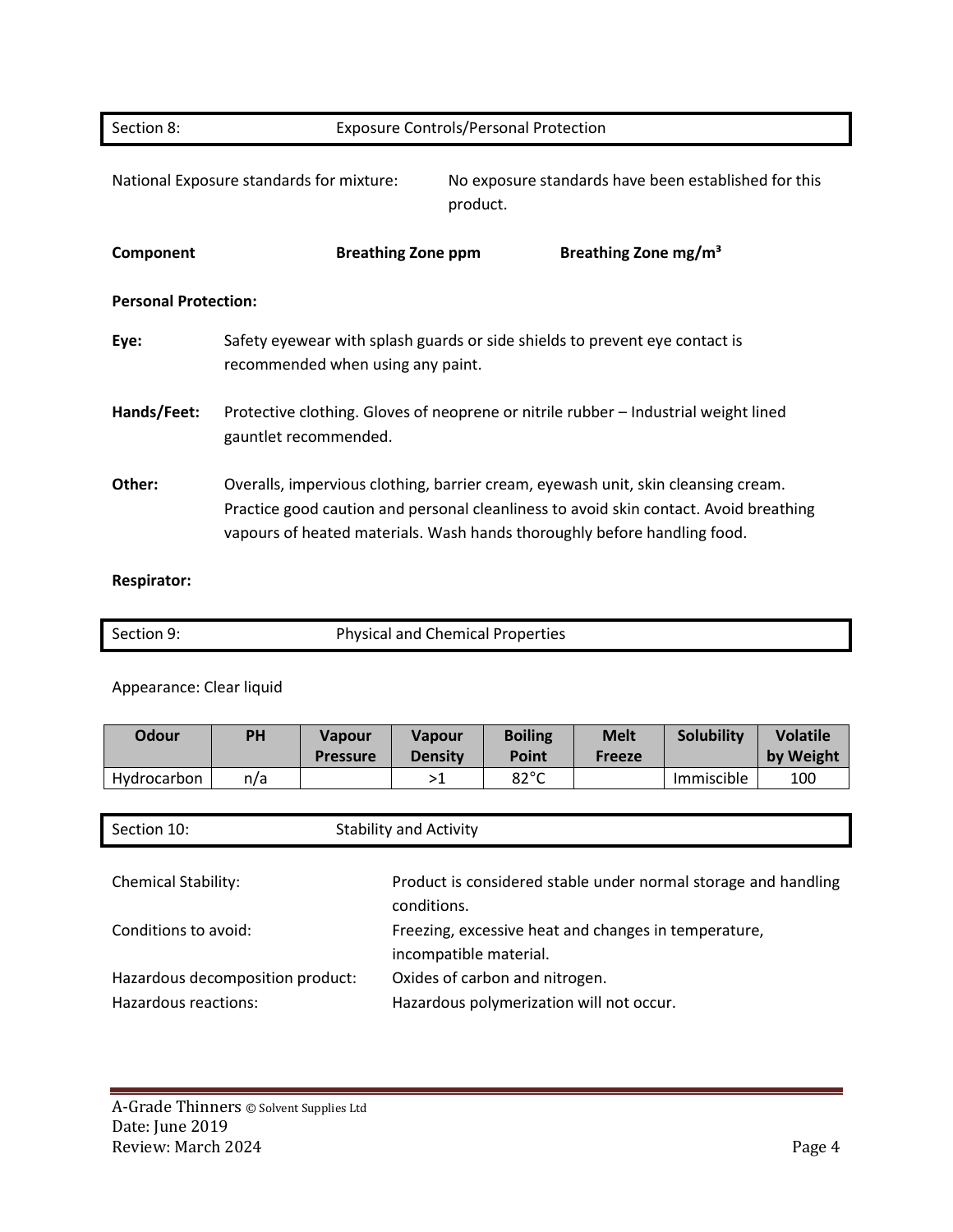| Section 11:                                                               | <b>Toxicological Information</b>                                       |                         |                  |
|---------------------------------------------------------------------------|------------------------------------------------------------------------|-------------------------|------------------|
| No data available for this product.<br>Refer to individual raw materials. |                                                                        |                         |                  |
| Component:                                                                | Oral: LD50 mg/kg                                                       | Dermal: LD50 mg/kg      | Inhale: LC50 ppm |
| Section 12:                                                               | <b>Hazard Identification</b>                                           |                         |                  |
| No data available for this product.<br>Component:                         | Do not allow the product to enter the environment.<br>Fish: LC50 mg/Lt | <b>BCF: &lt;100 Kow</b> |                  |

Section 13: Disposal Considerations

Special precautions for landfill or incineration.

Consult manufacturer for recycling options and recycle where possible.

Decontaminate empty containers. Observe all label safeguards until containers are cleaned and destroyed.

Section 14: Transport Information



**Classified as a dangerous good according to NZS 5433:2007.**

UN Number: 1263 UN Proper Shipping: Paint related material

#### **Subsidiary Risk:**

Poison Schedule: Hazchem Code: 3(Y)E Packing Group: II Class: 3

#### **Special precautions for user.**

| Section 15:                          | Regulatory Information                                                                                                                                                                                             |
|--------------------------------------|--------------------------------------------------------------------------------------------------------------------------------------------------------------------------------------------------------------------|
| Group Standard:<br>Approved Handler: | HSR002662 Surface Coatings & Colourants - Flammable.<br>Class 3.1B required for quantities greater than 250Lt (Containers greater than<br>5Lt capacity) or greater than 500Lt (Containers less than 5Lt capacity). |

A-Grade Thinners © Solvent Supplies Ltd Date: June 2019 Review: March 2024 Page 5